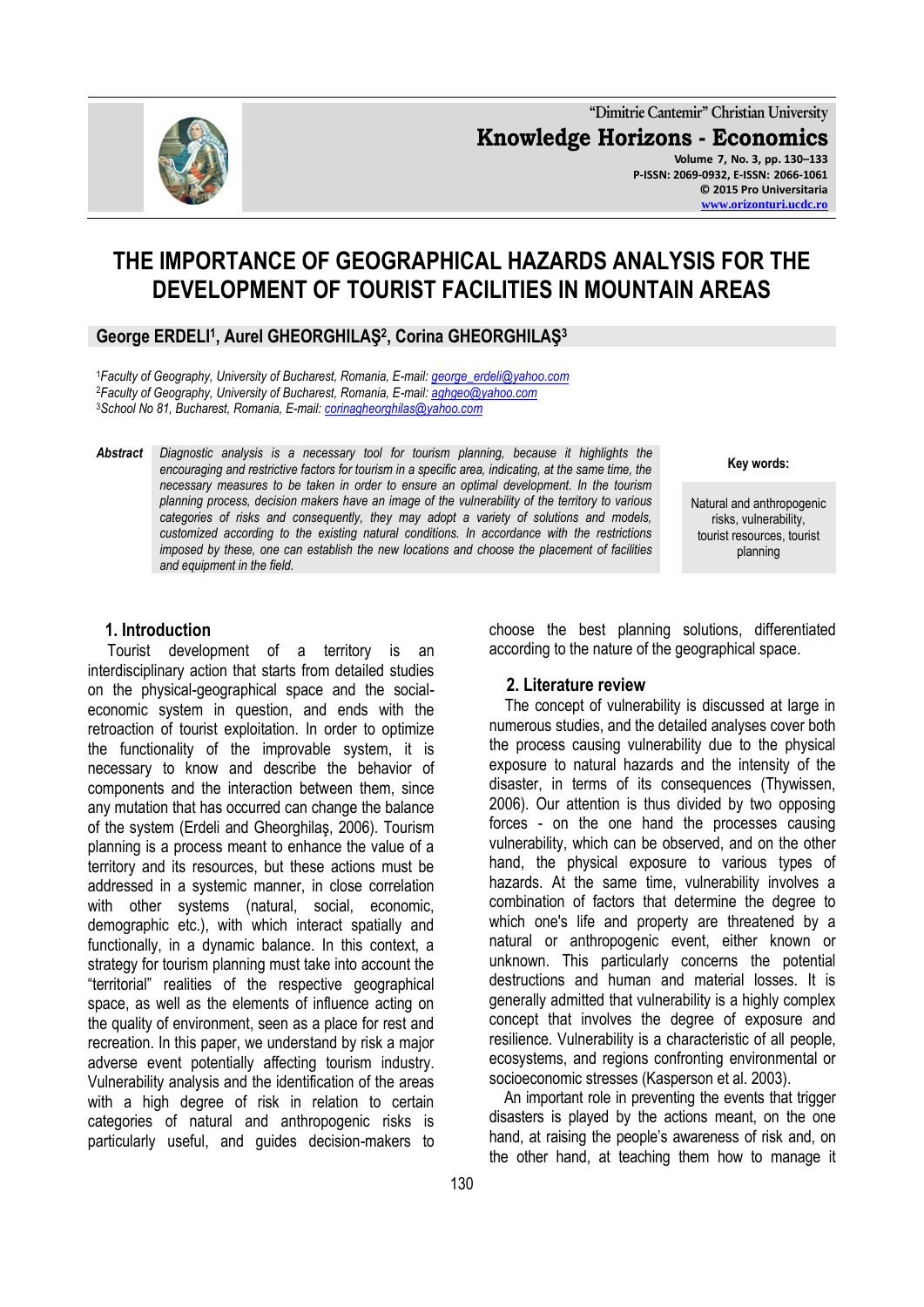(Smith, 2007). Thus, one needs to use correctly the terms indicating the gradual negative effect of extreme events on the population. In the literature, the most common debates refer to the use of terms hazard and risk, for reasons pertaining to their perception in everyday language. As a common term for the two somewhat synonymous notions, one can use the term dangerous phenomena, because they have a negative impact on the population. When the phenomenon or the hazard, exceeding certain critical values in its dynamics, harms society, it becomes a risk; and the scale for its quantitative evaluation consists in general considera– tions, such as high, medium or low risk (Grecu, 2004). For a real appreciation is imperative to study vulnerability, i.e. to analyze the potential of natural phenomena to cause casualties and property damage. According to the IDNDR (International Decade for Natural Disaster Reduction, 1992), vulnerability is the degree of loss (from 0% to 100%) resulting from a phenomenon able to produce casualties and property damage, but at the same time, it may be a direct consequence of the supertech modern society (Armaş, 2006).

 In recent decades, the increasing human and material loss caused by extreme natural phenomena has led to the development of specific studies aimed, on the one hand, at establishing the evolution trend of these phenomena in time and space, and on the other hand, at finding the possible strategies to mitigate them. All knowledge about the risk phenomena stems from the need to quantify the phenomena with negative impact on people, so that to forecast, prevent and control them (Grecu, 2004; Keller, Blodgett and Clague, 2012). Thus, global research is oriented towards the systematization and clustering of risk phenomena, the finding of a unique measurement system, the establishment of assessment criteria and parameters, the choosing of acceptable risk levels, and the studying of risk phenomena affecting territorial planning.

 Tourist activities and tourism industry are not imune to disasters, natural risks or social crisis. "Tourism is especially vulnerable to a range of disaster occurences because it depends on so many components and individual businesses" (Murphy and Bayley, 1989:36). Various studies have demonstrated the effect of disasters on the planning activities in tourism industry (Miller and Ritchie, 2003; Cioccio and Michael, 2007; Hystad and Keller, 2005; 2008), others have emphasized the importance of providing adequate information to stakeholders, local decision makers and, implicitly, local community (Faulkner and Vikulov, 2001). Many tourist areas may be affected by natural hazards and risk phenomena, as well as by the lack of tourist development strategies and policies. Based on

considerations relating to sustainable tourism development, we argue that the implementation of appropriate policies in the tourism industry of our country is vital, but the reflective studies on this issue are generally few, considering that "research on the implementation of tourism policy is weak"(Dodds, 2007:297).

### **3. Methodology of research**

 In order to conduct a detailed analysis regarding the development opportunities for tourist facilities one needs to identify and map the areas with high vulnerability to certain types of natural and anthropogenic risks, which have a direct impact on the tourism planning of the mountain areas. Undoubtedly, the role of geomorphologists in determining appropriate strategies for assessing risk management is particularly important and their inclusion in the group of national and international experts is considered auspicious (Alcántara, 2002:109). To achieve the purpose, in a first stage the main types of hazards existing in the study area must be identified, and in this respect, we analyzed the extreme values of the phenomena in order to calculate the probability of their occurrence. By analyzing maps and satellite imagery taken at different years of reference, we were able to observe the natural evolution of extreme events and the exceeding of certain thresholds or critical intervals, when the system passed from a steady state to an unbalanced one. In parallel, we studied both the characteristics of some phenomena that are considered hazards and their impacts, using several variables: intensity, duration, triggering speed, areal expansion, material losses and long-term effects.

 After processing this information, the second phase includes the development of synthetic risk maps, which were the result of analytical and synthetic integration of a large number of variables that encompassed both natural and social elements. The complexity of issues related to risk representation, the variety of phenomena occurring on a relatively small perimeter and the mappings at different scales, which require an adaptation of the map legend, conditioned the grouping in several types and subtypes. Consequently, a number of partial maps should be created to represent the areas with high vulnerability to certain types of natural and anthropogenic risks, i.e. the areas vulnerable to torrentiality, avalanches, silting, deforestation and overgrazing.

 Finally, a correlation between the tourist exploitation of the investigated territory and the areas with a high degree of vulnerability should be made. This correlation of information, grouped in a synthetic cartographic material, is a useful tool for tourism planning process.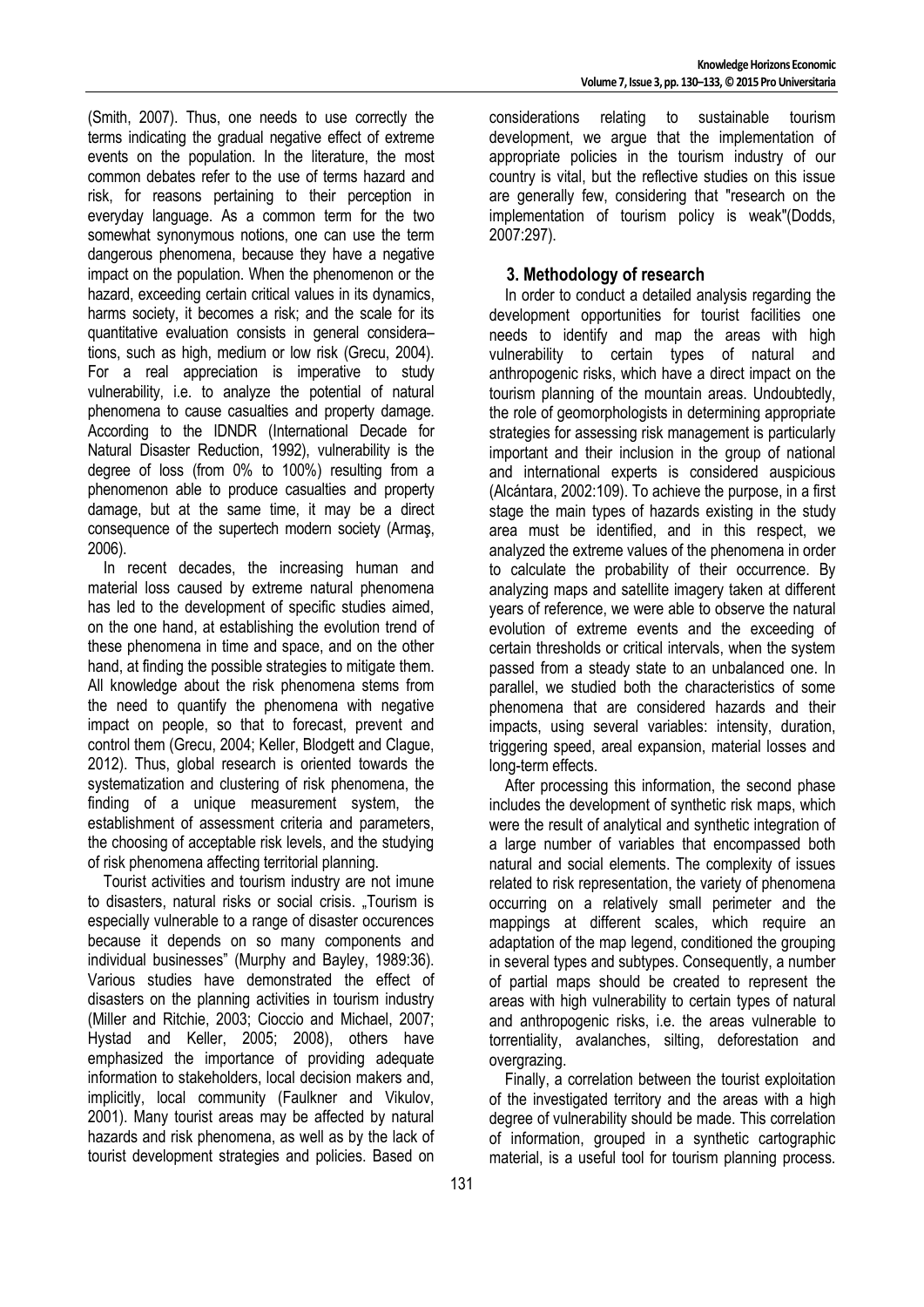Thus, policy makers are provided with an insight into the vulnerability of land to different categories of risks and consequently they may adopt appropriate solutions and models to mitigate the negative effects that may arise as a result of the manifestation of such phenomena. Accurate information on the vulnerability to various risk phenomena helps establish some guidelines in the territorial management, paving the way for the implementation of new tourist facilities in the stable areas or, on the contrary, allowing the application of protection and even conservation measures in the vulnerable ones.

### **4. Discussion and reflections**

 The research directions should aim, on the one hand, at the clear outlining of the tourist areas and, on the other hand, at identifying the territories prone to geographical risk phenomena. By correlating the two categories of information, one should be able to map the areas that may endanger the safety of tourists. We like to believe that this cartographic material is a useful tool for the tourism planning process, inasmuch as the decision-making factors have thus at their disposal an image of the territory's vulnerability to different categories of risks and consequently may take appropriate actions and may use custom models, depending on the existing natural conditions. In accordance with the restrictions imposed, the local authorities can better choose the location of facilities and equipment in the field.

 Prospective research is closely linked to the natural and social economic systems, and it is intended to highlight the factors that encourage or, on the contrary, restrict the tourism planning of a territory. However, studies are absolutely necessary in order to understand the evolution of the phenomenon in perspective, since the introduction of the future parameters of the study area in the decision models allows their verification and refocusing during the modeling process. Starting from the overall characteristics of the elements that make up the geographical space within the study area several potentially dangerous phenomena have to be identified. The detailed analysis has to take into account a number of variables - intensity, duration, triggering speed, areal expansion, material losses and long-term effects - that allow an objective characterization of the geographical risk phenomena and also contribute to the assessment of their impact. By correlating the information in the field with geomorphological maps and satellite imagery taken at different years of reference, it is possible to observe the natural evolution of extreme events and to map the main areas with high degree of vulnerability, in relation to certain categories of natural and anthropogenic risks.

 The whole set of tests on the existence and manifestation of dangerous phenomena that threaten tourists' safety result in the development of a tourist map showing all the areas with high vulnerability. Accurate information on the vulnerability to risk phenomena helps to take appropriate measures for the safety of the stationary tourists or of those following certain tourist mountain routes. On the other hand, it is a useful tool for tourism planners, who thus become aware of the existence of certain risks and consequently may adopt a variety of solutions and models to mitigate the negative effects.

## **5. Conclusions**

 The planning process and the tourist capitalization of the area are part of a wider scheme meant to highlight the value of a territory and of its resources. In consequence, this should be done based on a systemic vision, in close correlation with the other systems (natural and socio-economic), all interacting spatially and functionally in a dynamic equilibrium. Starting from the idea that the planning process necessarily needs a diagnostic analysis to reveal the encouraging or limiting factors, our study aimed at identifying and mapping the areas with high vulnerability to certain types of natural and anthropogenic risks, with direct impact on the use and tourist capitalization of the mountain ridge and its adjacent territories. The development of a tourism planning strategy should take into account both the realities imposed by the elements that make up the respective geographical space, and the factors that control the quality of environment, seen as a space of rest and recreation.

 This study has its own limitations regarding the set of multivariate analyses. An assessment of natural hazards is more pertinent when using GIS techniques, based on multivariate analyses, in a spatial and temporal context as it "can help hazard risk managers and the public to understand how complex hazards and their consequences will affect the vulnerable communities" (Chen et.al., 2003:559). In the event the natural risks will recur, people should become aware of them: "tourism disaster management should plan for increased awareness of previous disasters and the accompanying impacts that emerge during subsequent disaster seasons" (Hystad and Keller, 2008:161). Taking into account that tourist activities are less considered in the assessment and mitigation of the risks included in the DRR paradigm (Disaster Risk Reduction), the future studies should focus both on the long-term impacts and on the management aspects related to tourism.